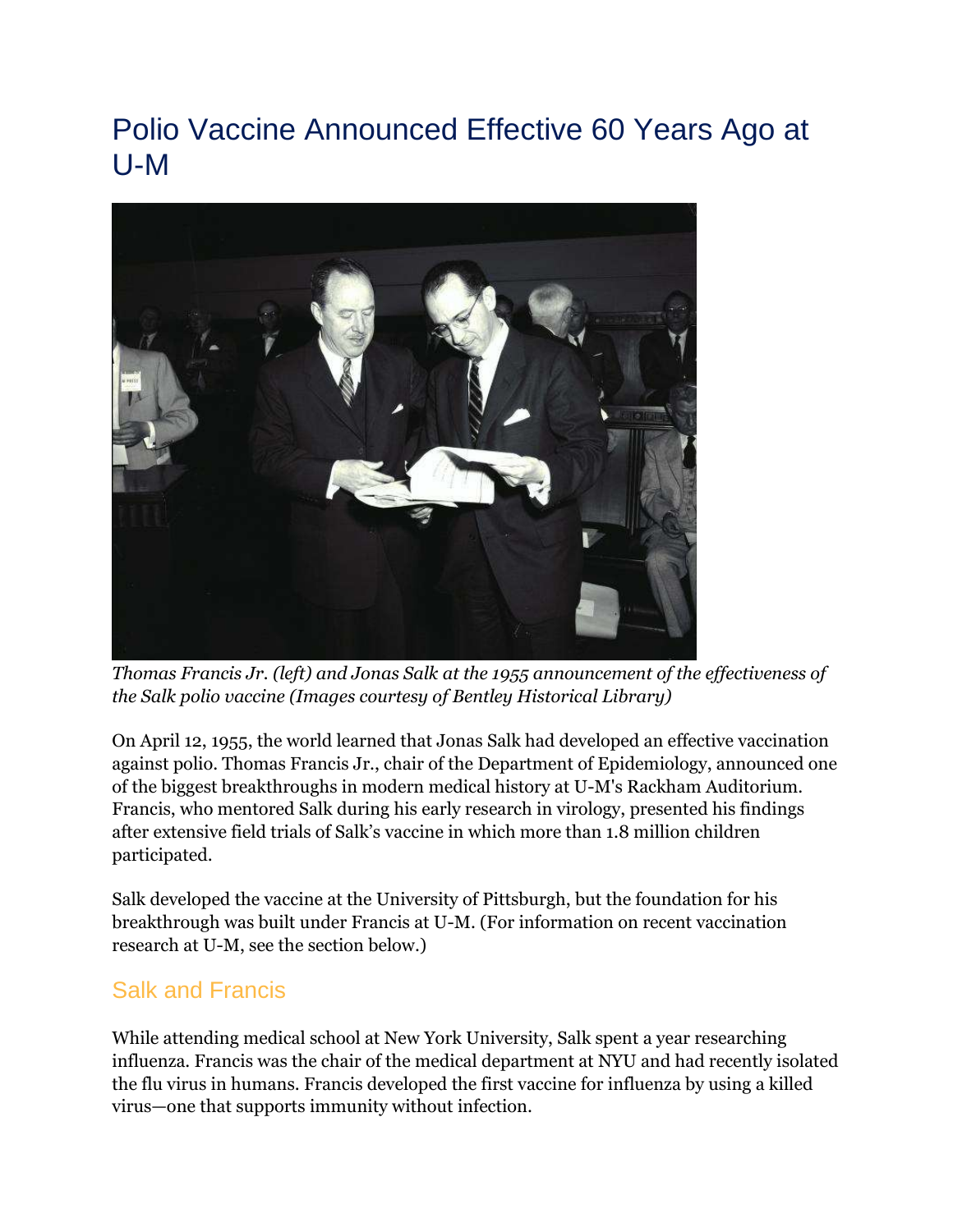Francis was recruited to become head of the epidemiology department at the newly formed School of Public Health at U-M, and Salk soon followed to conduct a postgraduate fellowship in 1941. It was during this time at Michigan that Francis mentored Salk and taught him the methods for vaccine development he pioneered.

Salk spent the next eight years working on his world-changing vaccine at the University of Pittsburgh.

## The Field Trials



*U-M President Harlan Hatcher, Thomas Francis, Jonas Salk, and Basil O'Connor appear at the press conference. The success of Salk's research is due in part to O'Connor's backing as leader of the National Foundation for Infantile Paralysis.*

After preliminary testing (including Salk inoculating his wife and children with the vaccine), Francis was named director of the U-M Poliomyelitis Vaccine Evaluation Center and was charged with leading the field trials exploring the vaccine's effectiveness in 1954. The effort was unparalleled:

- \$17.5 million was dedicated to the project.
- More than 1.8 million children were part of the study.
- 100 U-M staff and faculty participated.
- Data were collected from 217 distinct areas in three countries: The United States, Canada, and Finland.
- 20,000 physicians took part.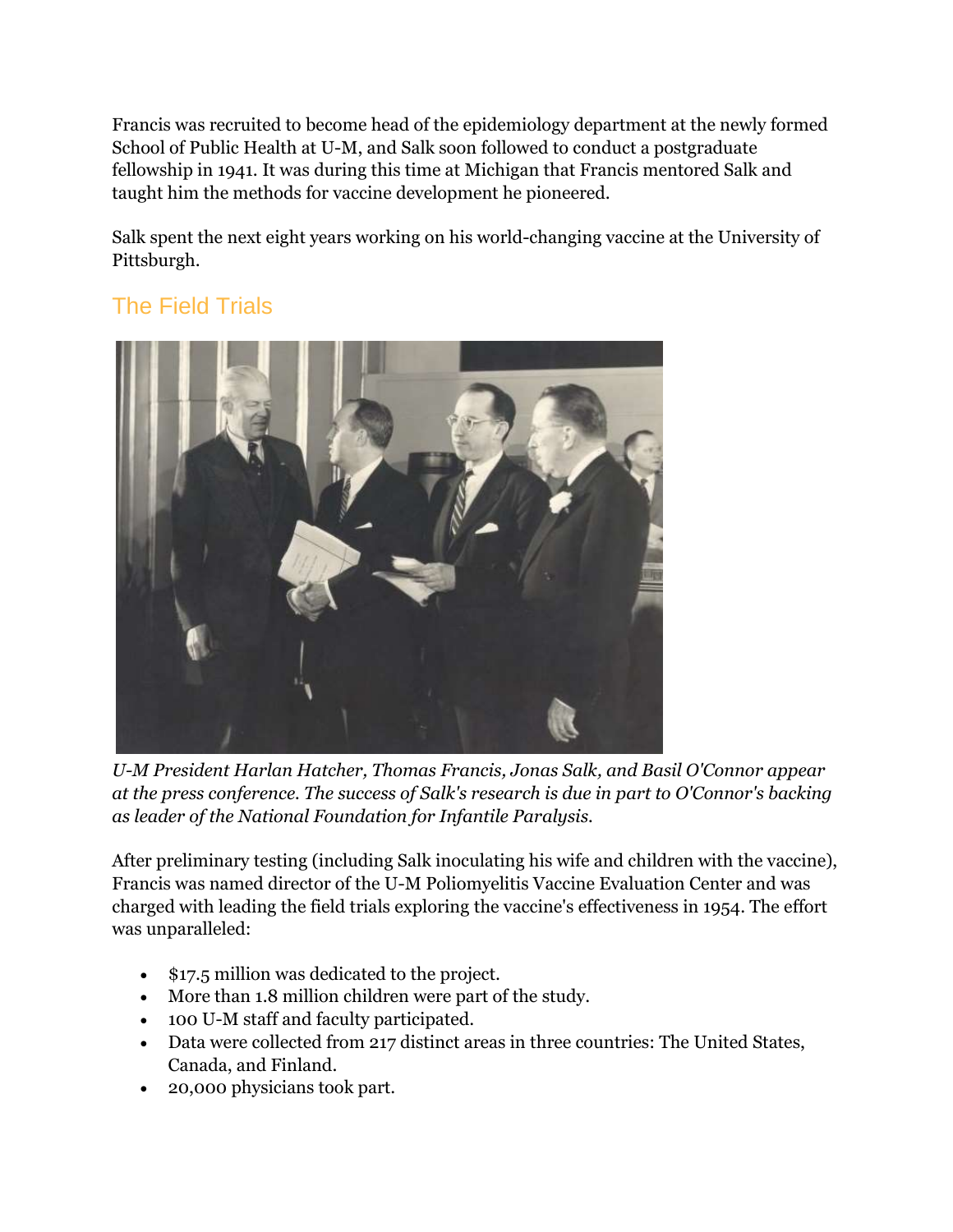Harry Weaver, researcher at the National Foundation for Infantile paralysis, described the trials as a "calculated risk."

#### "Safe, effective, and potent"



*More than 150 reporters were present for the announcement at Rackham Auditorium.*

Francis announced his findings at Rackham Auditorium after months of anticipation from the press and medical community. A crowd of close to 500 was present, and 16 cameras lined the back, some broadcasting on closed-circuit to 54,000 physicians watching in movie theaters across the country. The world was listening when Francis declared the vaccine "safe, effective, and potent."

"There can be no doubt that humanity can pull itself up from its own bootstraps and protect its children from the insidious invasion of ultramicroscopic disease," the [original press](http://sph.umich.edu/polio/#video)  [release](http://sph.umich.edu/polio/#video) stated.

The World Health Organization declared polio "officially interrupted" in the Western Hemisphere following the announcement of Salk's vaccine. Francis was awarded the Medal of Freedom and a Lasker Award, and was elected to the Polio Hall of Fame. U-M continues to award the [Thomas Francis Jr. Medal in Global Public Health.](http://www.francismedal.umich.edu/medal/index.html)